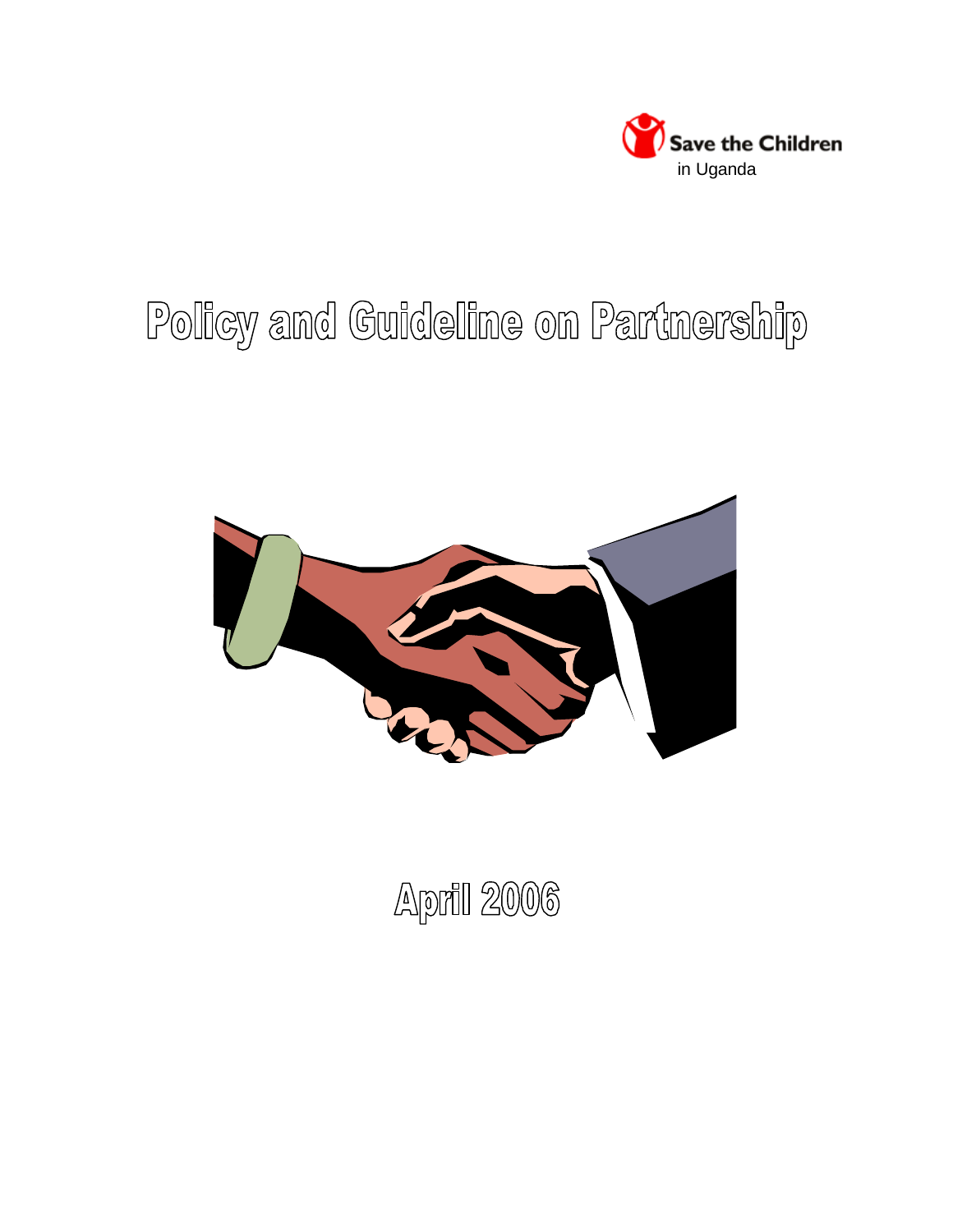# **Table of Contents**

| 1.0   |  |
|-------|--|
| 2.0   |  |
| 3.0   |  |
| 4.0   |  |
| 4.1   |  |
| 4.2   |  |
| 4.3   |  |
| 4.4   |  |
| 4.5   |  |
| 4.6   |  |
| 4.7   |  |
| 4.8   |  |
| 4.9   |  |
| 4.10  |  |
| 4 1 1 |  |
| 4.12  |  |
| 4.13  |  |
| 5.0   |  |
| 6.0   |  |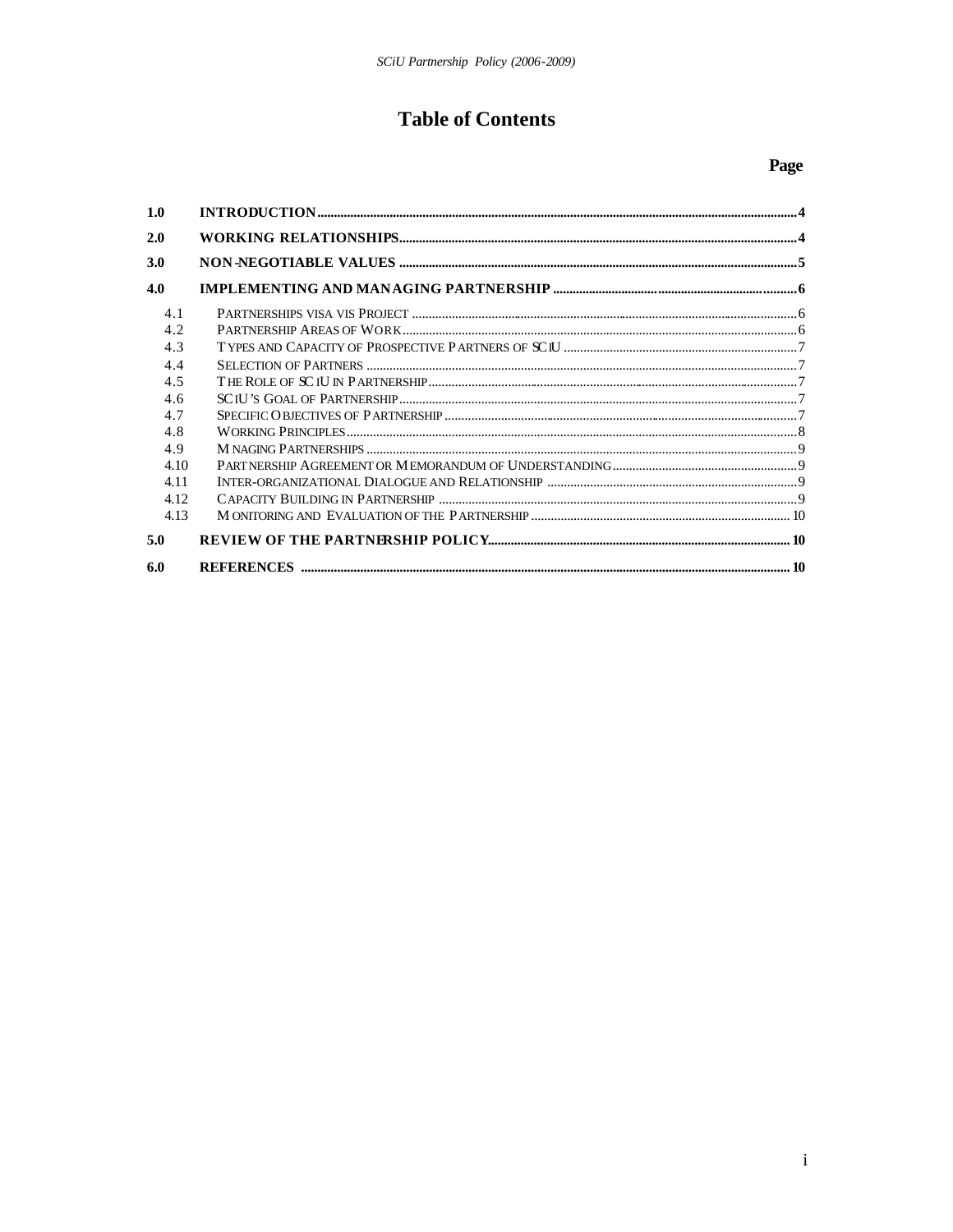# **Acknowledgments**

Save the Children in Uganda would like to thank everyone for their great contribution to the development of this partnership policy and guidelines. The Civil Society Organizations and government departments in Gulu, Pader, Lira, Apac, Kumi, Moroto, Kotido, Nakapiripirit, Iganga, Mbale, Kampala, Wakiso, Mpigi, Bundibudyo and Kasese; the staff of Save the Children in Uganda and Save the Children Norway and Denmark all played a key role in facilitating the assessments, development of the policy and guidelines, and the final input into the workshops.

Special thanks to Ms Senait Gebregziabher, the SCiU Associate Programme Director whose leadership and guidance ensured the realisation of this policy and guidelines. We will always be very grateful to her for this significant contribution to our programme.

We also acknowledge the learning from the good practices of various organizations, and publications.

We pledge our continued commitment to immediate and lasting improvements in children's lives.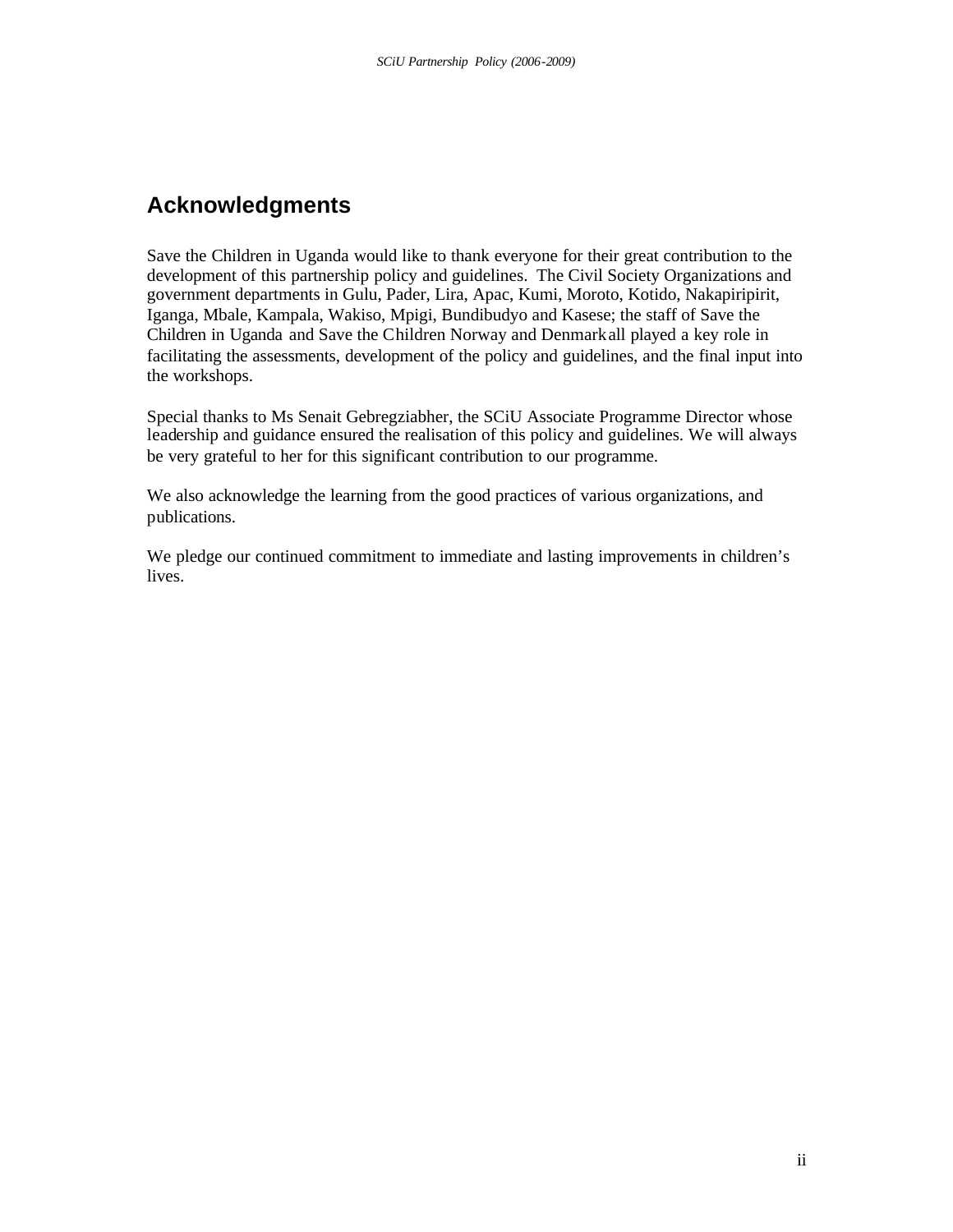# **The Vision:**

Save the Children works for:

- a world which respects and values each child
- a world which listens to children and learns\
- a world where all children have hope and opportunity

This publication may be reproduced by any educational and non profit organization without fee or prior permission, with due acknowledgement to Save the Children in Uganda.

First published 2006

Save the children in Uganda Plot 68/70 Kira Road P.O.Box 12018 Kampala, Uganda. Tel. 041 341714, 344796, 343486, 031 260063/4 Sciug@sciug.org

Save the Children in Uganda is a consolidated programme of Save the Children Norway (lead agency), Save the Children Denmark and Save the Children UK.

Save the Children in Uganda is a member of the International Save the Children Alliance.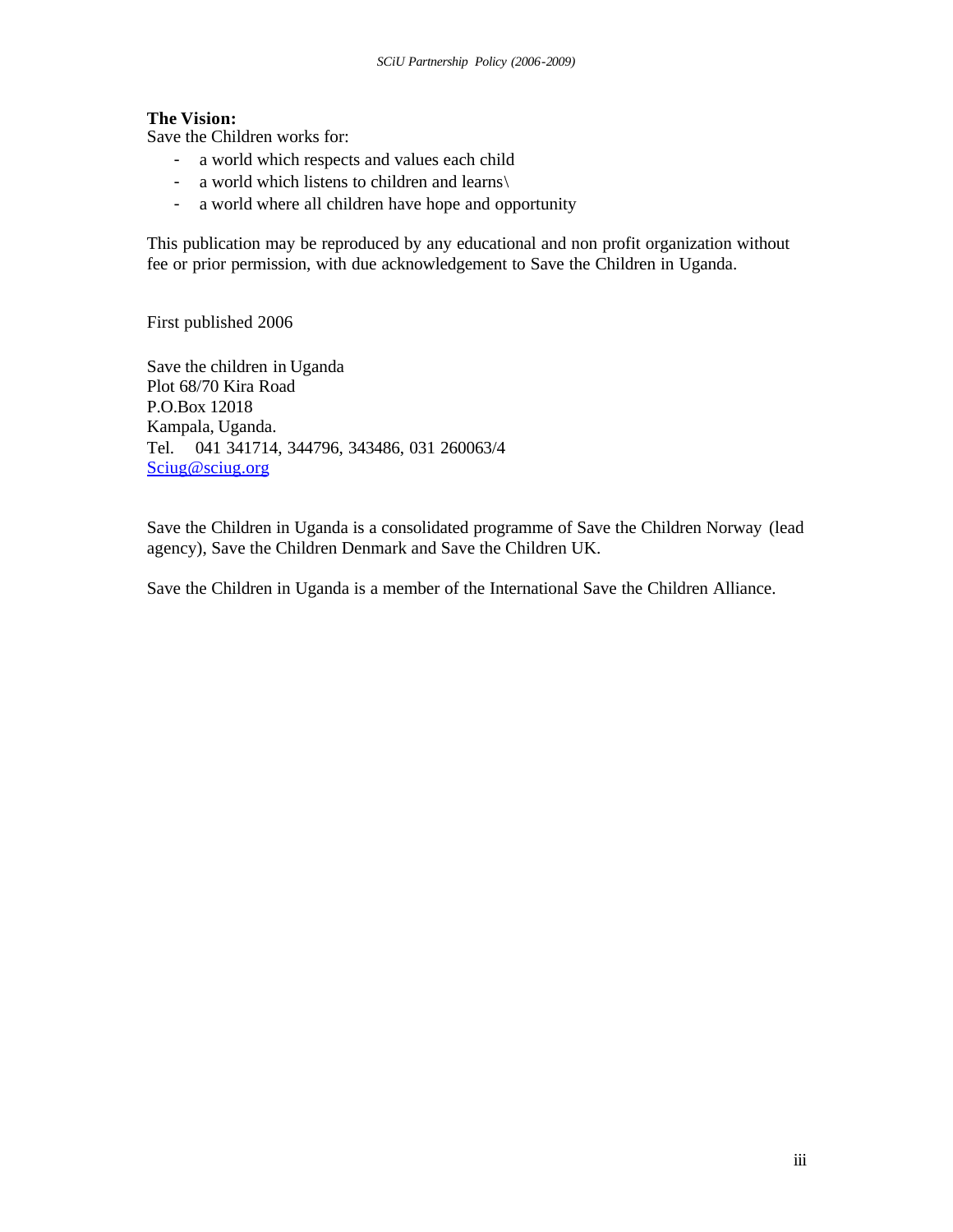# **1.0 Introduction**

Save the Children in Uganda (SCiU) is an international non-governmental organisation (NGO) that operates on the basis of a programme and a strategy that emphasises a rights-based approach to improve the situation of children and to promote greater acceptance of the United Nations Convention on the Rights of the Child (UNCRC). It is a consolidated programme of Save the Children Norway, Save the Children UK and Save the Children Denmark.

For promoting the work on children's issues SCiU has formulated two main strategic programme objectives supported by two other objectives.

*Main Strategic Programme Objectives:*

- ? Fulfil children's rights to education.
- ? Fulfil children's rights to protection (Child Protection).

*Supporting Strategic Programme Objectives:*

- ? Fulfil children's rights to protection against the impact of HIV/AIDS.
- ? Fulfil children's rights to grow-up in households with adequate nutrition and livelihood

SCiU, as a member of Save the Children Alliance, has committed itself to the main corporate guiding principles of Child Rights Programming  $(CRP)^{1}$  and the Millennium Development Goals  $(MDG)^{2}$ which principles acknowledge *partnership* as an approach to development. Thus, the rights-based approach requires that SCiU works primarily with duty bearers<sup>3</sup> and rights holders in Uganda.

In SCiU, the concept of partnership has a business connotation where both organisations contribute and get the most from their investments (value for money). In other words, the relationship is based on giving and taking as well as increasing the value of resources. There shall be no free ride, where one side only is the provider, and the other a recipient. Therefore, SCiU believes that working in partnership with local organisations brings mutual benefits to both organisations' capacity through complementing and learning from each other as well as ensuring the efficient and effective utilization of resources, including knowledge, from both sides.

For effective partnerships, a clear and a realistic policy, is very important. The SCiU Policy on Partnership provides broad directives on types of working relationships, non negotiable values, implementing partnerships, overall goals, working principles, implementing and managing partnerships and review of the policy. A separate Partnership Guideline shall detail the step by step procedure for operationalising this policy and ought to be used in conjunction.

# **2.0 Working Relationships**

 $\overline{a}$ 

All working relationships are not necessarily partnership. Relationships like networking, contracting, collaborations and Save the Children Alliance are not partnerships.

SCiU shall have different types of working relationships with other organizations as long as there is a clear objective and added value for bringing change in children's lives.

SCiU has six major classifications of working relationships and their respective working definitions are as follows:

<sup>&</sup>lt;sup>1</sup> CRP means using the principles of child rights to plan, implement, monitor programmes with the overall goal of improving the situation of children so that all boys and girls can fulfill their rights and lives in societies that acknowledge and respect children's rights.

<sup>&</sup>lt;sup>2</sup> Where countries of the UN committed themselves to reduce poverty and advance social development by identifying specific goals.

 $3$  Those individuals, organizations, institutions etc., obligated to fulfill children's rights.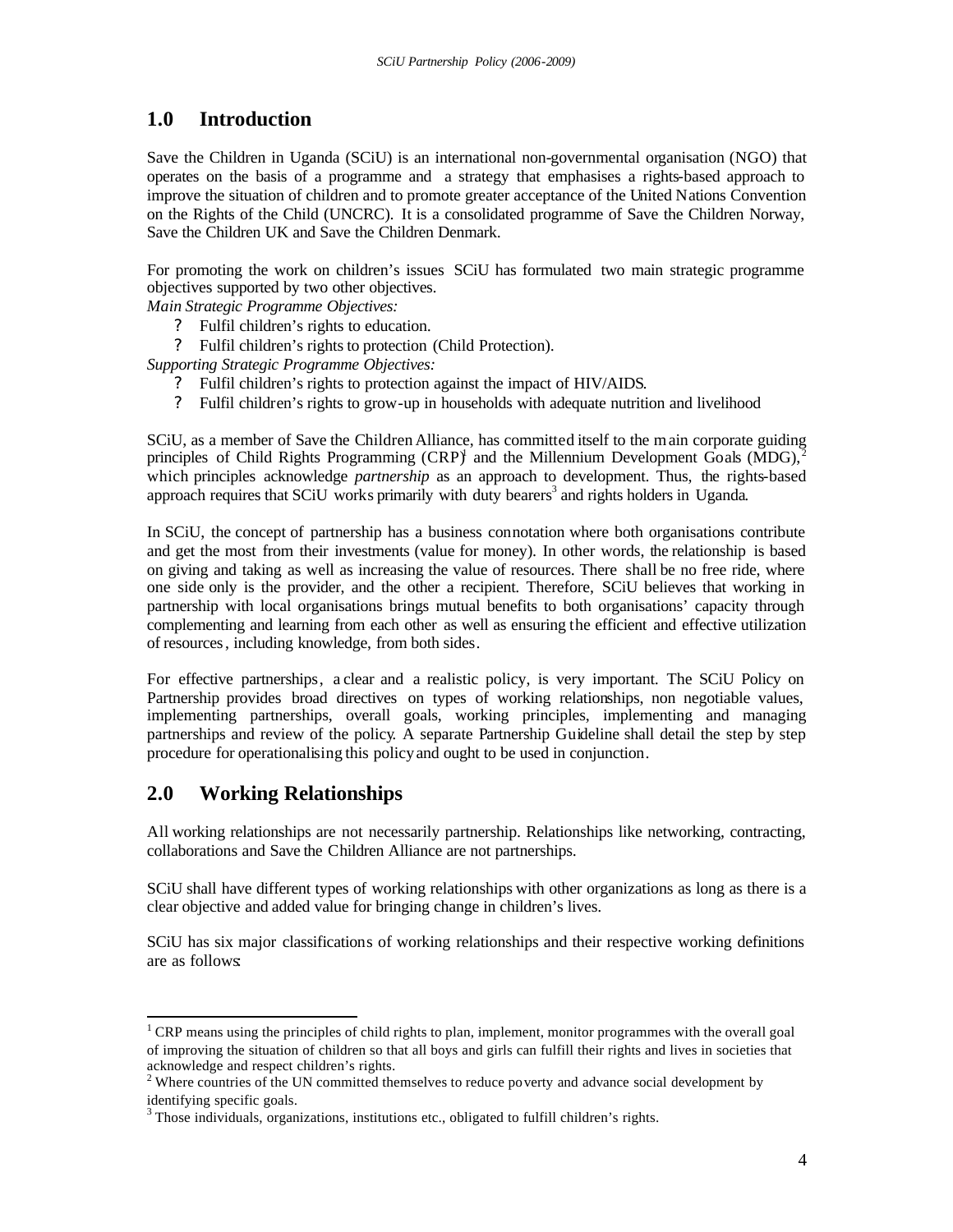#### ? **Partnership**

This is a working relationship in which two or more like-minded<sup>4</sup> organisations willingly work together for the fulfilment of children's rights and the relationship is based on shared values, principles, responsibilities, resources, decision making and a long-term commitment. In partnership, there is a culture of negotiation, influencing and being influenced.

#### ? **Collaboration**

This is a working relationship in which organisations that may not share the same vision and mission, work together in specific areas they want to bring change in. The relationship is often focussed only on the projects that bring change in children's life rather than on enhancing or benefiting the relationship between the individual organizations involved. There could be discussion, participation and mutual agreement depending on the issue for collaboration. The relationship could be short or long term.

#### ? **Donor-Recipient**

This is a working relationship based on funding projects and reporting on them. The organisations may share a similar vision and mission. The donor provides money and the recipient organisation implements the project and reports. Very minimal dialogue or participation is necessary. In most cases, the donor makes all the key decisions in the relationship. Thus the relationship is seen as a means of achieving specific goals mostly imposed by the funders, but could be beneficial to the target groups. The relationship could be short or long term.

#### ? **Contracting**

This is a working relationship that focuses on accomplishing a short-term assignment and is based only on funding. Mutuality and equality are not necessarily part of the relationship . The contractor predetermines the constituents of the package for the organisation under contract. Similar to this is sub-contracting, where an organisation contracted to act as an intermediary further contract out parts or all of the work to another organisation without adding significant value. There could be discussion and participation on how to do the job.

#### ? **Networking**

 $\overline{\phantom{a}}$ 

This is where like-minded organisations come together and establish a membership organisation or coalition. The relationship mainly emphasises information and experience sharing as well as collaboration and advocacy.

#### ? **The International Save the Children Alliance**

The International Save the Children Alliance is a worldwide not for profit organisation founded in 1977. It is a network which comprises 27 national Save the Children organizations working in more than 100 countries to ensure the well-being of children. The Alliance focuses on pooling resources, establishing common policies and carrying out joint projects. All working relationships of SCiU with other Save the Children member organisations are classified under this.

# **3.0 Non-negotiable Values**

SCiU shall generally demonstrate a willingness and ability to share control, power and recognition. This shall include the ability to have open and effective communication, expressing expectations from the beginning of the partnership.

 $4$  Like-minded refers to similar vision, values and purpose of existence.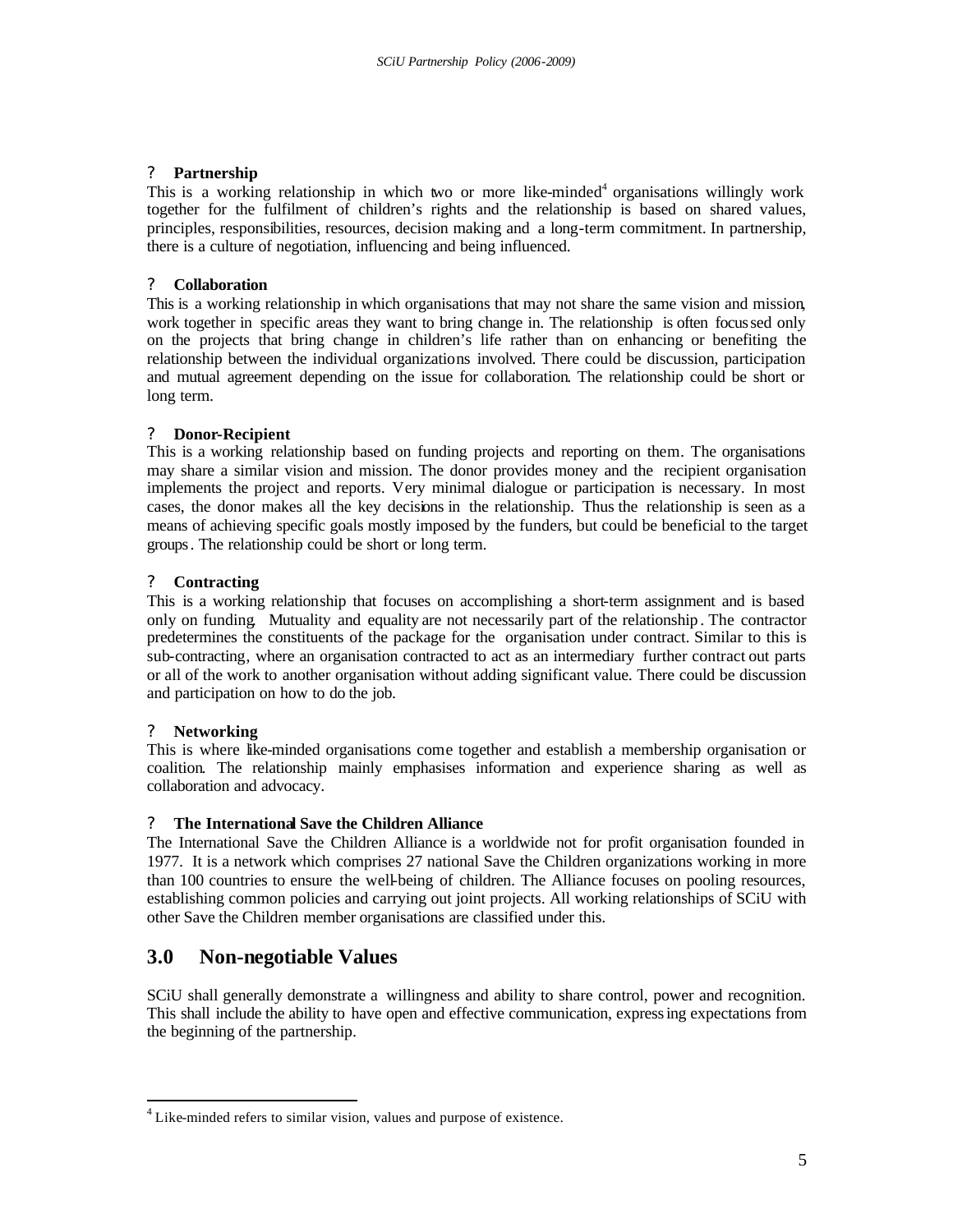SCiU shall cooperate with partners on the basis of agreed principles. However, there are certain values that SCiU shall not compromise in any kind of relationship, which values are stated below :

- ? **Non-Discrimination**: All children, especially poor and underprivileged children, should be given equal opportunities. SCiU will not accept any discrimination based on religion, ethnicity, social, physical or mental disabilities, gender, age or otherwise.
- ? **Religious And Political Partiality**: SCiU is a non-religious, non-political and non-partisan organisation and will not by any means accept its resources or programmes to be used for the promotion of political or religious activities.
- ? **Children's Rights Protection**: Children must be communicated and interacted with in a dignified and positive manner, and all their rights must be respected. SCiU will not accept any form of child neglect, abuse, exploitation, violence or improper conduct from its staff and members or that of organisations that it is working with. Staff and members are expected to oppose these violations of children's rights all times as well as take other appropriate measures for redress of the situation. *Save the Children Child Protection policy should be provided to all partners before signing agreement.*
- ? **Children's Participation**: Children must be given the opportunity to actively participate in matters affecting them. The level of participation can vary depending on the kid of issues and level of age and however SCiU will not accept for be willing to work with any organisation or individual who works against this principle.
- ? **Free From Fraud, Serious Negligence and Any Other Form of Corruption<sup>5</sup>** : SCiU strives to be free from any kind of corruption. All resources shall be allocated based on what is best for children and must be administered responsibly and cost effectively for the intended purposes only. All relationships and programme implementation must be free from corruption and fraud. SCiU will by no means tolerate misappropriation of resources and acceptance or offering of bribes.

# **4.0 Implementing and Managing Partnership**

# **4.1 Partnerships visa vie Project**

A partnership relationship is different from a project that is implemented. In projects, the parties limit their concerns to the implementation of the project activities and realisation of its specific deliverables without considerations for the intra and inter organizational issues. In partnerships, however, the focus goes beyond the quality of project implementation to include the institutional status of the partners and the quality of the relationship between them. Therefore, SCiU partnerships shall give due considerations to the project (s), the parties and their relationships. In SCiU's partnership shall be based on dialogue, negotiation and a clear division of important roles amongst partners. It shall include the mutual strengthening of the capacity of the partners so that the outcome of the relationship is more than implementation of a project. Further more, emphasis shall be given to the development of partnerships to a high quality working relationship.

# **4.2 Areas of Work in Partnership**

 $\overline{a}$ 

Partnerships shall be based on different working areas like advocacy, capacity building or innovative projects. SCiU believes that developing the concept of post-funding and other non-funding-based partnerships particularly in relation to policy dialogue and advocacy is crucial. The relationship shall be long term and may or may not include money.

<sup>5</sup> Please refer to Save the Children Fraud, Serious Negligence and Whistle Blowing policies for further information on definitions of these concepts and guidance on expected actions when fraud and corruption is suspected.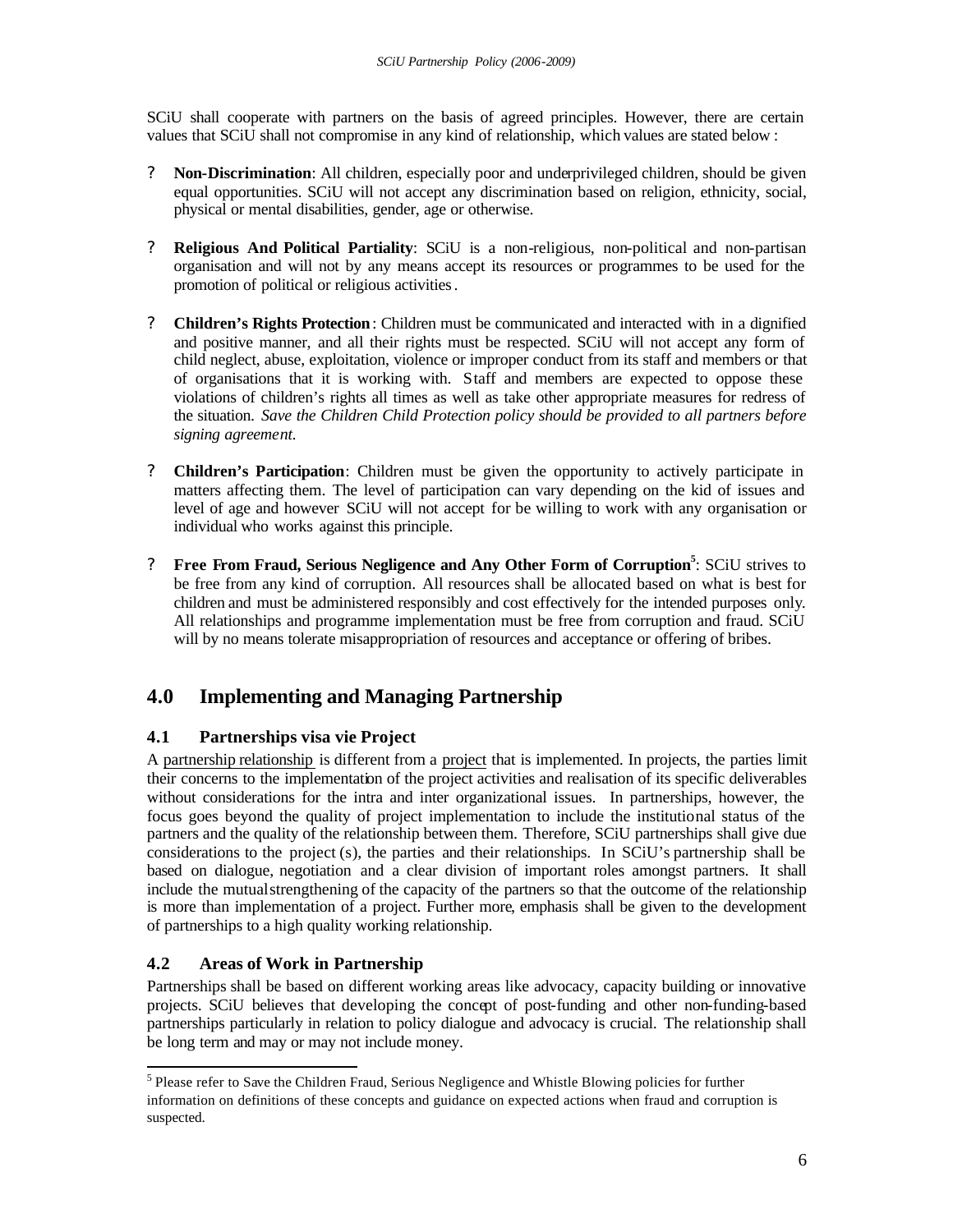# **4.3 Types and Capacity of Prospective Partners of SCiU**

SCiU shall work in partnership with various organizations including the following:

- ? Government agencies and departments particularly ministries and departments of education, health, social welfare and gender plus bodies which are child authorities.
- ? National and local civil society organisations like NGOs, CBOs, FBOs as well as children and youth groups or associations
- ? The private sector institutions like universities, colleges and the media.
- ? Children and Youth Groups

In principle SCiU shall partner with a cocktail of organisations ranging from those weakly to strongly performing, small to large, new to experienced and service providers to advocacy oriented ones, as long as there is potential and internal capacity building for development.

SCiU shall be willing to invest in supporting small and inexperienced partners with large potential to promote children's rights. However, there shall be clear strategies, plans and milestones for the progress to be achieved by when.

## **4.4 Selection of Partners**

The selection of partners shall be based on basic assessments in the following areas: Values, commitment, reputation, experience, development approaches, capacity/competence issues, leadership/governance style, interest and/or the potential to change and develop, and systems for planning, implementation, reporting, monitoring and evaluation including accounting/auditing. It may be useful to "start small" and take the needed time to strengthen the partnership using necessary time.

Where no relevant child-oriented organisations exist, SCiU may support the establishment and development of such organisations. This shall be done by backing the development of a new child oriented organisation and by working towards having children's rights put on the agenda of other established organisations.

# **4.5 The Role of SCiU in Partnership**

SCiU may perform different roles in partnerships depending on the type of relationship, the phase of the partnership and the level of the partner's organisational development. Notwithstanding, SCiU shall aim to play the facilitator role rather than manager or controller of the relationship at the different phases of partnership. Sometimes it might be justifiable to contribute 100% or large amount of the partner's budget for a limited period of time, depending on the partner's potential and a rather strict plan for why, how long and how the dependency is envisaged to decrease. The main reason for avoiding dependency is to strengthen sustainability.

# **4.6 SCiU's Goal of Partnership**

To create stronger and responsive institutions as well as to have wider coverage through efficient and effective outreaches in order to accomplish long lasting positive impact for children.

Partnership is like a long journey and reaching the destination is seen as the victory.

# **4.7 Specific Objectives of Partnership**

These shall vary with partner organisation depending on dynamics like the type of organization as well as its experience and competence.

The specific objectives shall be jointly defined from the start of the partnership and should be measurable, attainable and time-bound.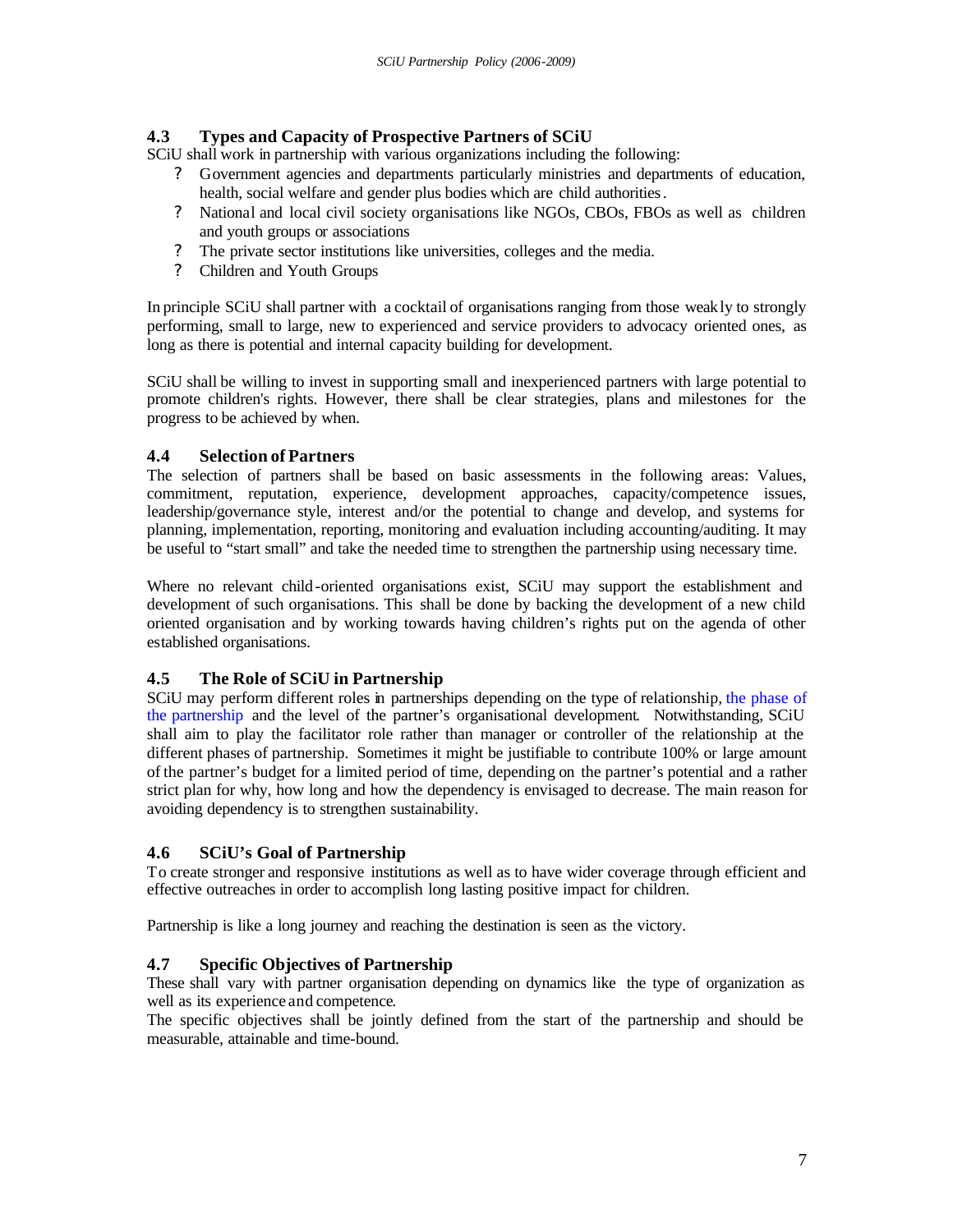# **4.8 Working Principles**

The following principles shall generally guide SCiU's partnership relationships:

### ? **Child Focus Based on the Principles of Child Rights Programming**

Promoting child rights and the values embedded in the UNCRC as well as bringing long lasting changes in children's lives shall be the basis for cooperation. It is SCiU's responsibility to ensure that poor and underprivileged children have the opportunity to realise their potential and rights. Concern for what is best for children shall have the highest priority in all the programmes.

#### ? **Mutual Respect and Recognition**

There shall be mutual respect and recognition of the distinctive competence of the parties as well as mutual respect and recognition for each other's opinion, appreciating differing cultural perspectives, norms, values and principles.

#### ? **Legitimacy and Purpose for Which Resources Are Allocated**

Partnership resources shall be solely allocated for bringing positive lasting change in children's lives. Therefore in programming and developing relationships each partner shall take into account the situation, views and concerns of poor people in general, and children in particular.

#### ? **Transparency and Accountability**

Both parties shall be transparent and accountable to each other, children, the community they serve, the citizens and to the wider global community, for showing how their work improves the quality of life of children and their families. Transparency shall be developed in organisations in order to allow children and other stakeholders to hold them to account. Success depends upon each of the partners fulfilling their responsibilities and commitments timely and respectful of agreed deadlines.

#### ? **Flexibility and Local Adjustment**

Differences between partners as well as variations in local circumstances, cultural, social, political and economic contexts require differentiated approaches to partnership relations. Therefore, both partners shall understand and respect differences as well as demonstrate flexibility but without renouncing any of the basic values and principles for cooperation.

#### ? **Maintaining Balance of Power and Equ ity**

All partnership shall aim for a state of substantial balance of power to the extent possible though equal partnership is not readily attainable when partners have significant unequivocal differences in capacity, including resources envelopes. Notwithstanding, recognising the differences and consciously fostering a close mutual relationship shall be the base for partnership. This shall include promotion of equitable distribution of power and authority as well as joint decision making based on influencing, persuading, educating, collaborating and negotiating.

#### ? **Mutual Learning and Benefit**

Working in partnership helps organisations to bring together resources, unique competencies and expertise in order to achieve results which none can accomplish alone. Thus, the relationship shall focus on how to make the best out of each other's competence through complementing and learning from each other. The organisational dimension of the relationship shall bring important opportunities and benefits for mutual organisational learning, strengthening and capacity building.

#### ? **Long-term Perspective**

Partners must be given sufficient time to appraise the possibilities and preconditions before signing a partnership agreement. Likewise time shall be allowed for organisational development and capacity building during the partnership. Building trust takes time and most impacts of the relationship are recognised after a long time. Thus, partnership should be seen as a long journey, based on a long-term perspective and broken in short periods, bound by a signed agreement.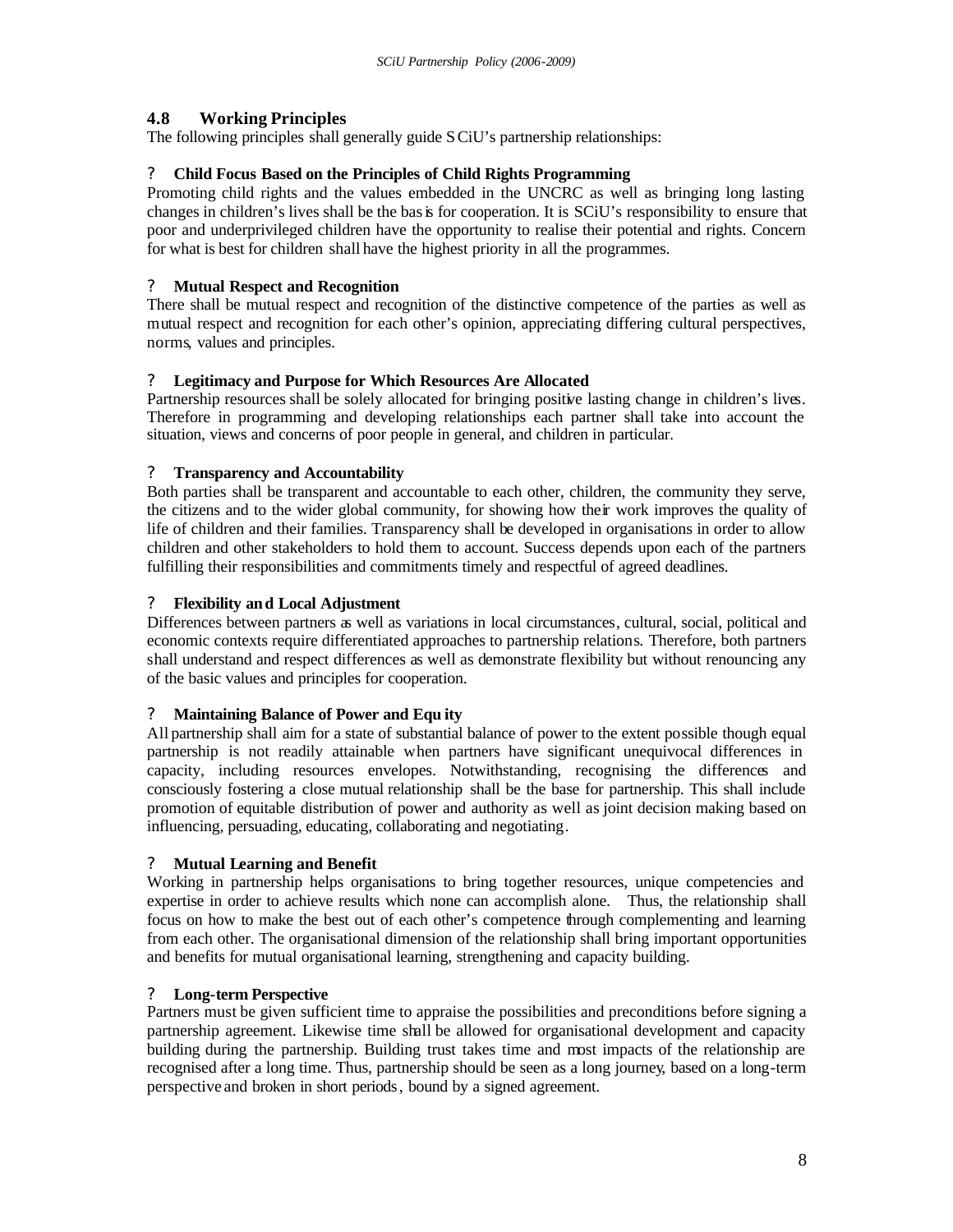## **4.9 Managing Partnerships**

For effective partnerships, having policies and guidelines as well as identifying and selecting the right partners is not enough. Forming and managing the partnership is also very important.

The partnership process shall follow a cycle, which is explained in the implementation guideline. The partnership cycle categorises the partnership relationships in different phases based on set criteria. This partnership cycle shall provide the premise for managing the partnership.

Both organisations' staff shall meet their obligations for effective management of the partnership in a timely and qualitative manner.

### **4.10 Partnership Agreement or Memorandum of Understanding**

Save the Children and the organization it decides to partner with shall formalise their agreed relationship by signing a Partnership Agreement or Memorandum of Understanding. This is a written document which specifies *inter alia* purpose and scope of partnerships, duration of partnership, mutual commitments, responsibilities and obligations, detail of implementation, disclosures, as well as monitoring and evaluation. It also covers relationship issues like personal relationship, communication and culture of negotiation. The partnership agreement is very important for effective partnership.

### **4.11 Inter-organizational Dialogue and Relationship**

Ensuring that the partnership relationship is based on genuine inter-organisational relationship and not just between individuals or departments is very important for sustainability. Thus, SCiU shall broaden the inter-organisational dialogue to include more than two representatives of either party.

Frequent and face to face communication for planning, implementation, monitoring and assessing partnership results along with visits and discussions on different issues shall be used to create a positive personal working relationship which is very important for effective partnership.

SCiU and partners staff ought to have the competence and skills particularly negotiation, mediation, facilitation, coaching and the ability to work in a team, for performing their respective roles in partnership. SCiU shall ensure the necessary internal capacity building and development for the attainment of the optimal levels of competence.

# **4.12 Capacity Building in Partnership**

In partnership, the key thrust of capacity building is to support and develop local organisations to the same level and principles as the International Non-Governmental Organisations in order to increase their bargaining power, effectiveness and efficiency in programming. Notwithstanding, the capacity building efforts should be mutually beneficial and should be owned by the local organizations rather than seen as an imposition or interference by SCiU.

SCiU shall aim at the following:

- ? Adding greater value to its partnerships, in the form of technical support to partners. Prioritising and streamlining should allow the programme to achieve improved quality of results for children.
- ? Development of a well resourced rolling programme and strategy to enhance partners' capacity in planning, impact monitoring, and evaluation as a core minimum contribution.
- ? Establishment of donors' coordination and fora for discussing and developing the relationships among partners.
- ? Benefiting from the partnership arrangements by ensuring SCiU staffs learn the local knowledge and practice.